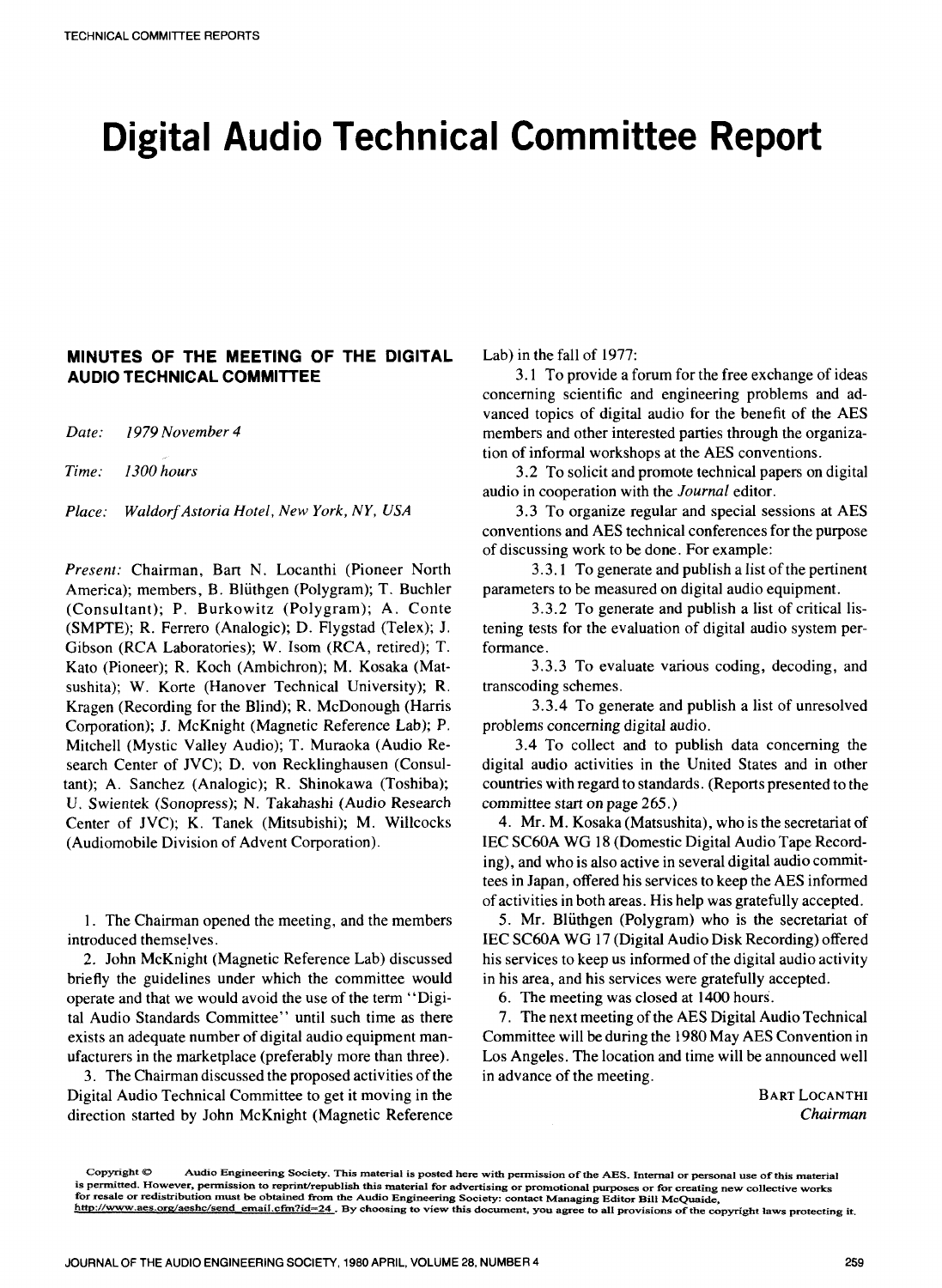# **Consumer Use PCM Encoder-Decoder 1979-6**

# **Electronic Industries Association of Japan Technical File of the Stereo Technical Committee and the Video Technical Committee STC-007**

#### **0 PREFACE**

Among the many technical advancements in electronics in recent years, the development of digital technology and LSIs is outstanding. By applying these developments, new technology which heretofore had only been limited to theory has emerged in rapid succession.

In the field of audio engineering, digital technology has been utilized mostly in professional equipment design. However, a proliferation of consumer video cassette recorders has recently invited the digital technology into consumer audio equipment.

The PCM recording and playback system which was made possible by combining a VTR and digital technology has a strikingly broader dynamic range with practically no wow and flutter, compared to the current analog tape recorders. Its frequency and distortion characteristics are also much superior to that of the current system. With these various advantages the applications of digital technology in audio engineering are considered to be most effective.

However, unlike for current analog systems, establishing standards for the mechanical format and the electronic characteristics for a PCM system does not ensure compatibility between associated hardware or prerecorded tapes and hardware.

The PCM system requires an additional standard for signal transformation, that is, a unified signal format and signal processing.

Further, for VTRs there are differences in television systems with the  $60-Hz/525$ -line type (NTSC) and the 50-Hz/625-line type (PAL, SECAM). There is no difference between the basic requirements for transferring audio signals to PCM signals of either TV format. However, when considering synchronizing signals, an appropriate signal processing for the VTR system to be used (which is different for NTSC or PAL and SECAM types) is desired.

This technical file deals mainly with VTRs in the NTSC system, which was adopted in Japan and the United States. However, studies will continue to establish suitable standards for the PAL and SECAM television systems.

For a PCM recording and playback system utilizing a VTR, there is a separate adapter unit which encases the encoder and the decoder, and a single unit in which the encoder- decoder is integrated inside the VTR unit.

For recorded tape compatibility it must be taken into

account that there will be arbitrary combinations of different VTRs and adapters or single-unit recorders in the field.

Tapes recorded by any combination or such a single-unit recorder must reproduce proper output signals without error or other malfunctions when played with another combination or single-unit recorder.

Both experiences and the repeated experiments conducted this time, revealed that in the case of a well-maintained recorder playing a good-quality tape, very few error signals were produced, and simple problems were easily correctable.

However, it must be noted that VTRs in general are primarily designed and manufactured for recording and reproducing TV signals up to their desired performance and tolerances that may not be appropriate for PCM audio recording. Thus chances are that the operation will not be troublefree when the adapters are out on the market.

Also, deterioration of PCM signal transmission is possible with VTRs or tapes that are misoperated or off standard due to prolonged use.

For this reason the standard prescribed here provided dual error correction to ensure and promote compatibility.

In the future, as the general quality of the machines on the market is upgraded and the users become efficient in operating the machines, part of the error-correcting words may be omitted, but for the time being this is not advisable.

### **1 OBJECT**

This technical file is prescribed to establish the signal format and other necessary conditions for a consumer-use PCM encoder-decoder which records or reproduces audio signals in the form of pulse-code modulation (PCM), in conjunction with a consumer-use cassette video system or a part thereof, and to maintain optimum performance between the various equipments and the compatibility of recorded tapes' and of encoder- decoders.

#### **2 SCOPE**

This technical file applies to the consumer-use PCM encoder- decoder for transforming two sets of audio sig-

<sup>\*</sup> **This refers to compatibility within the same VTR format.**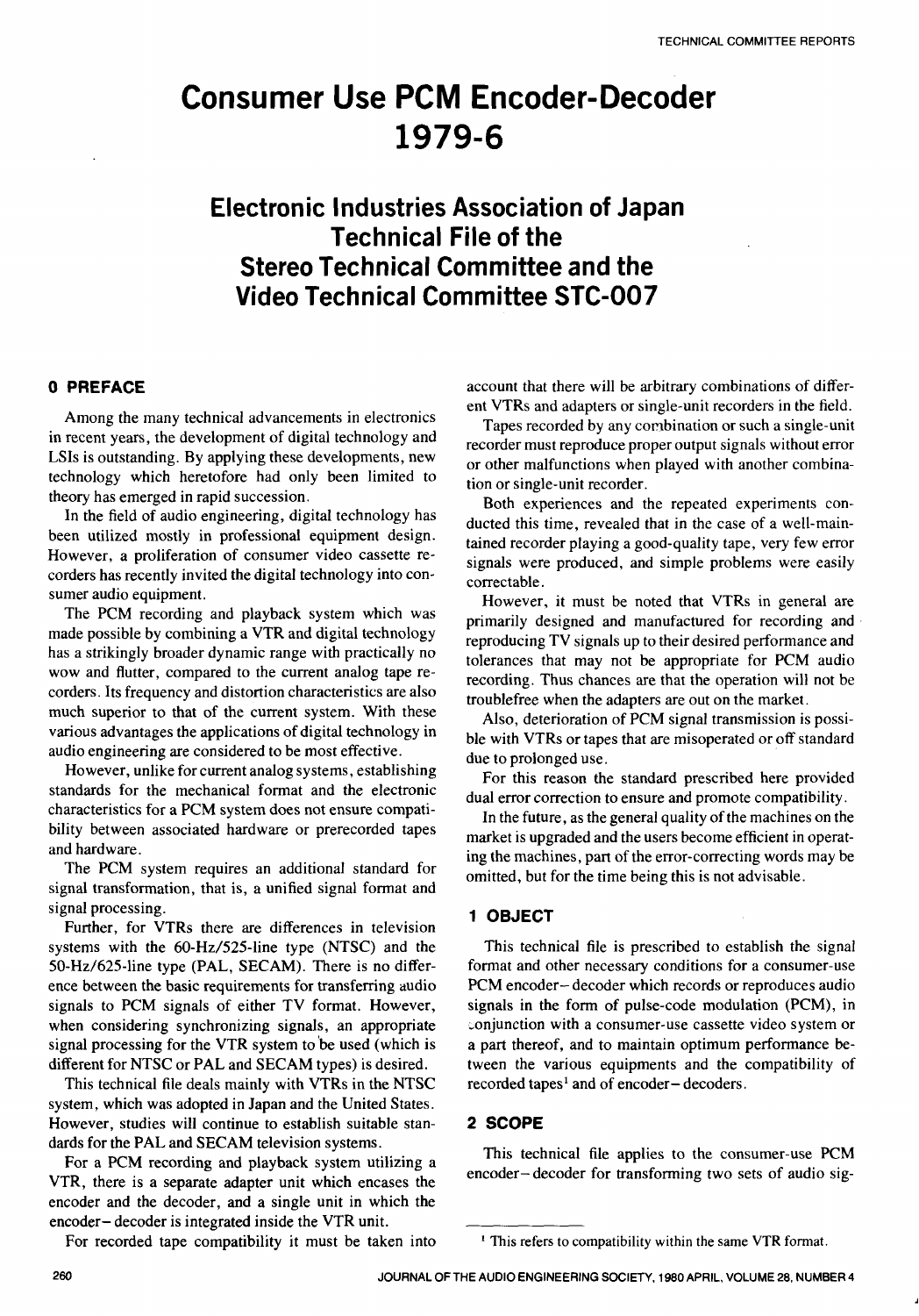nals with a frequency range below 20 kHz, in the form of PCM which conforms to the 60-Hz/525-line television system.

#### *3.2.2 Sampling Time*

Sampling shall be done on A and B channels alternately for staggering the sampling time (see Table 1).



#### **3 FORM OF SIGNALS**

### **3.1 Audio Signals**

### 3.1.1 Number of Audio Channels

The number of transmitted audio signals shall be two channels A and B. (Channels **A** and B correspond to L and R, respectively, for stereophonic use.)

#### *3.7.2 Emphasis*

constants  $T_1$  and  $T_2$  for the emphasis shall be as follows: *3.2.5 Transmission Rate* Emphasis may be applied to audio signals. The time

$$
T_1 = 50 \ \mu s
$$

$$
T_2=15 \ \mu s.
$$

#### **3.2 Signal Sampling and Quantization**

#### *3.2.7 Sampling Frequency*

#### *3.2.3 Quantization*

Recording shall be made in the form of a 14-bit linear slot.

#### *3.2.4 Coding*

A 2's complement binary code shall be used. A positive binary value represents the positive audio signal voltage.

2.643 Mbit/s.

### **3.3 PCM Signal Format**

#### *3.3.7 Signal Format*

The PCM signal format shall be in accordance with the television standard, one field (262.5 H) contains a data The sampling frequency shall be  $44.056 \pm 0.005$  kHz. block of 245 H and a control signal block of 1 H.

| pling Frequency<br>pling frequency shall be $44.056 \pm 0.005$ kHz. |                  |                 | The PCM signal format shall be in accordance with the<br>television standard, one field (262.5 H) contains a data<br>block of 245 H and a control signal block of 1 H. |            |                                                                           |
|---------------------------------------------------------------------|------------------|-----------------|------------------------------------------------------------------------------------------------------------------------------------------------------------------------|------------|---------------------------------------------------------------------------|
|                                                                     |                  | Table 1.        |                                                                                                                                                                        |            |                                                                           |
| Sampling<br>time                                                    | 2n/2T            | $2 n + 1 / 2 T$ | $2 n + 2 / 2 T$                                                                                                                                                        | $2n+3/2$ T |                                                                           |
| A ch                                                                | $A \mathfrak{D}$ |                 | $An + 1$                                                                                                                                                               |            | $\bullet\hspace{0.1cm} \bullet\hspace{0.1cm}\bullet\hspace{0.1cm}\bullet$ |
| B ch                                                                |                  | Вn              |                                                                                                                                                                        | $B_n + 1$  |                                                                           |
| $T = 1/(44056 \pm 5)(sec)$                                          |                  |                 |                                                                                                                                                                        |            |                                                                           |
| THE AUDIO ENGINEERING SOCIETY, 1980 APRIL, VOLUME 28, NUMBER 4      |                  |                 |                                                                                                                                                                        |            |                                                                           |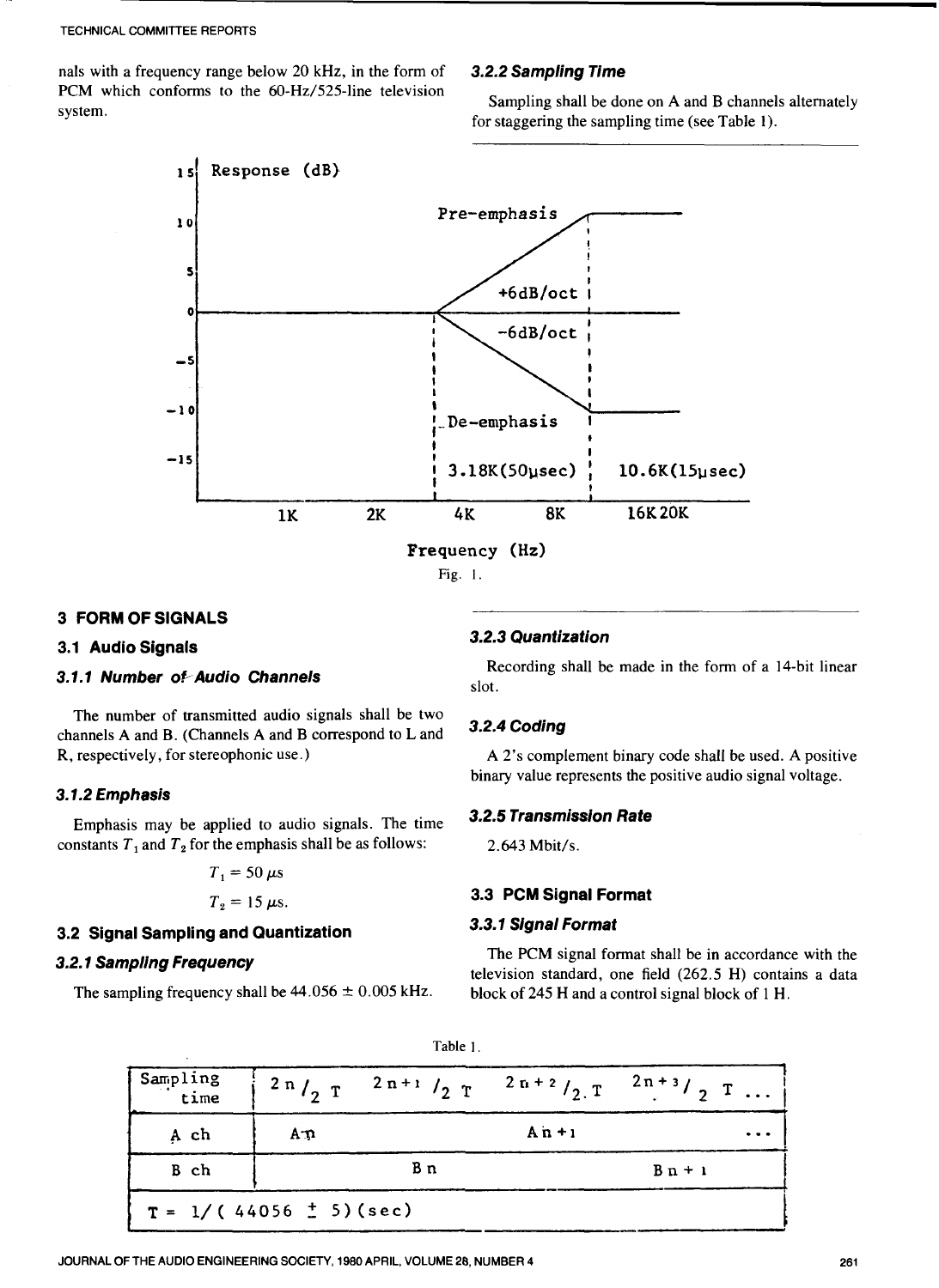One data block shall consist of six sampled signal words, P and *Q* error-correcting words, and one error-detecting word (CRCC). The data block **of** nine words has a span of 1 H.

# *3.3.3 Control Signal Block*

The control signal block shall consist of five words which include a cueing signal word, a content identification signal **3.5 Data Block Assignment <b>3.5 Data Block Assignment** error-detecting word (CRCC). The control signal block has a span of 1 H and is preceding the data block in each field. *3.5.1 Interleave* 

Horizontal and vertical synchronizing signal formation shall be in accordance with the 60-Hz/525-line television system.

# **3.4** *Data Block Structure*

# *3.4.1 Sampled Signal Word*

The sampled signal word shall consist of 14 bits, which are laid out in such a way that the most significant bit **(MSB)** is bit 1 and the least significant bit **(LSB)** is bit 14, as shown in Fig. 2.

# *3.3.2 Data Block 3.4.3 Error-Detecting Word (CRCC)*

The error-detecting word, expressed as a 16-bit word, shall be the remainder, which results when the sum of six sampling words, one of each of the P and *Q* words, and the 1 12-bit signal in total is divided by the following generating function:

 $G(x) = x^{16} + x^{12} + x^5 + 1$ .

The generating operation is a forward system.

**3.3.4 Synchronizing Signal** For the sampled signal words and the *P* and *Q* error-<br>**3.3.4 Synchronizing Signal** correcting words within each block,  $D = 16$  block (16 H) interleave shall be applied. The interleave of  $D = 16$  blocks is equivalent to the word interleave of  $3D = 48$  words.

### *3.5.2 Word Assignment*

Each word after the interleave shall be arranged in the order of six sampled words, the P and *Q* error-correcting words, and the error-detecting word generated by application of the formula in Section 3.4.3.

The resulting data block is illustrated in Fig. 3.

The CRC shown in Fig. 3 may be expressed as follows:



## *3.4.2 Error-Correcting Words*

Each of the error-correcting words P and *Q* shall consist of 14 bits and be generated as follows:

$$
Pn = An \oplus Bn \oplus An+1 \oplus Bn+1 \oplus An+2 \oplus Bn+2
$$

 $Qn = T^6An \oplus T^5Bn \oplus T^4An + 1 \oplus T^3Bn + 1 \oplus T^2An + 2$  $\oplus$  T Bn + 2

where *n* is an address expressed in 0 or multiples of 3;  $\oplus$  is modulo 2 summation of the bits in each column; and  $T$  is the *Q* generating matrix as follows:

10000000000000 01000000000000 00100000000000  $T=$ 0 0 0 1 0 0 0 0 0 0 0 0 0 0 0 0 0 content of 000010000000000<br>00000100000000 00000010000000 00000001000001 00000000100000 00000000010000  $\begin{array}{cccccccc} 0&0&0&0&0&0&0&0&0&0&1&0&0&0 \\ 0&0&0&0&0&0&0&0&0&0&0&0&1&0&0 \\ 0&0&0&0&0&0&0&0&0&0&0&0&0&1&0 \end{array}$ 00000000000010 I *3.6.2 Content-Identification Signal Word* 

$$
\text{CRC} = (1 + b_1)x^{127} + (1 + b_2)x^{126} + \dots + (1 + b_{16})x^{112}
$$
\n
$$
\text{CRC} = (1 + b_1)x^{127} + (1 + b_2)x^{126} + \dots + (1 + b_{16})x^{112}
$$
\n
$$
= An \oplus Bn \oplus An + 1 \oplus Bn + 1 \oplus An + 2 \oplus Bn + 2 + b_{17}x^{111} + b_{18}x^{110} + \dots + b_{112}x^{16} \mod G(x).
$$

Here  $b_1$  is the MSB of  $An$  and so on in descending order, with  $b_{112}$  showing the LSB of  $Qn^{-21}$  *D*.

# ~O~OOOOOOOOOOO~~ *3.6 Control Signal* **Block** *Structure*

### *3.6.1 Cueing Signal Word*

The cueing word shall be a 56-bit configuration, having a

$$
11001100\ldots\ldots\ldots\ldots1100
$$

The content-identification signal word shall be a 14-bit word. The configuration **of** the word is under consideration and is assumed tentatively as all *0.* 

## *3.6.3 Address Slgnal Word*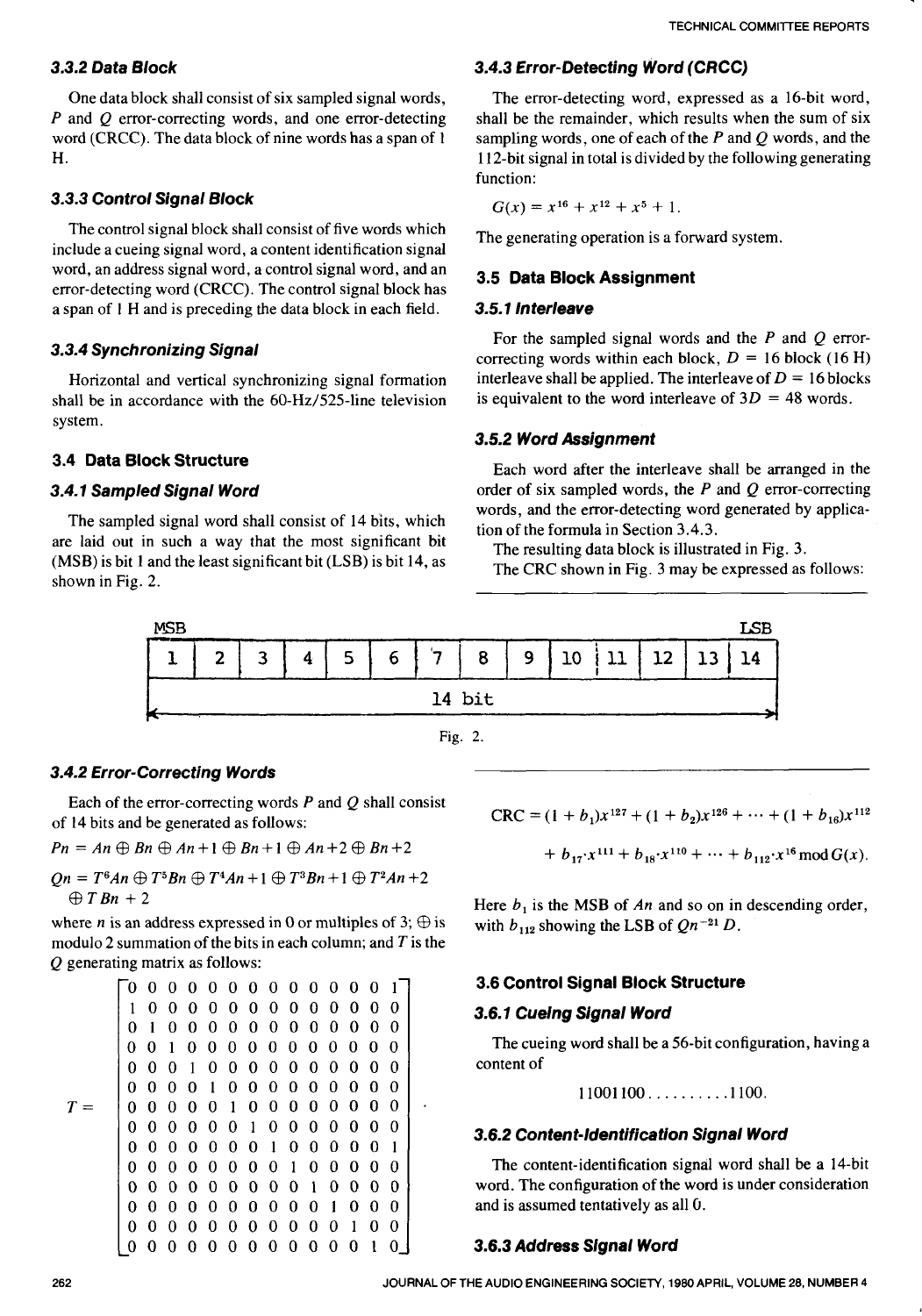The address signal word shall consist of 28 bits. The configuration is under consideration and is assumed tentatively as all 0.

content as shown in Table 2. 168 bits, which correspond to a time of 63.556  $\pm$  0.007  $\mu$ s.

| anie |  |
|------|--|
|      |  |

| Bit<br>Number | Code Content                          | Application | Respective<br>Bit |
|---------------|---------------------------------------|-------------|-------------------|
|               | $1 - 10$ Not specified                |             |                   |
| 11            | Copy-prohibiting code                 | Not applied |                   |
| 12            | $P$ correction identification<br>code | Applied     |                   |
| 13            | O correction identification<br>code   | Applied     |                   |
| 14            | Preemphasis identification<br>code    | Applied     |                   |

### *3.6.5 Error-Detecting Word (CRCC)*

The error-detecting word shall be a 16-bit word which is derived, in accordance with the formula given in Section **4 INPUT/OUTPUT** *LEVELS*  3.4.3 from the 4-word 112 bit which includes the cueing signal word, the content identification signal word, the address signal word, and the control signal word.

#### *3.7 Control Signal Block Assignment*

**is** signal word, the content-identification signal word, the address signal word, and the error-detecting word, and arranged into one data block as shown in Fig. 4.

#### **3.8 PCM** *Signal Waveform*

#### *3.8.1 PCM Signal Waveform*

The waveform shall be a nonreturn-to-zero (NRZ) signal waveform.

#### *3.8.2 Assignment and Structure within 1 H*

As shown in Fig. 5, the data synchronizing signal and the white reference signal shall be placed at the top and at the **3.6.4 Control Signal Word** end, respectively, within one horizontal period.

The data synchronizing signal code shall be 1010.

The control signal word shall consist of 14 bits having the One horizontal synchronizing segment is composed of

#### *3.8.3 Signal Waveform*

tolerance of each level is  $\pm 10\%$ . Signal waveforms and levels are as shown in Fig. 6. The

#### *3.8.4 Assignment and Structure within One Field*

Each field shall be headed by a vertical sync signal with equalizing pulses. The control signal block of one horizontal span shall occupy the 10th horizontal period for the odd field, and 10.5th period for the even field, respectively.

The control signal block is followed by a series of data blocks having 245 H. The rest, a series of horizontal periods in the field, is left blank (see Figs. 7 and **8.)** 

### **4.1** *Audio Signal Input-Output Levels*

#### *4.1.1 Reference Frequency2*

419.58 Hz.

# *3.7.1 Word Assignment 4.1.2 Reference Recording Level3*

Each word shall be laid out in the order of the cueing At sine wave, the positive peak value is  $00010110110001$   $(05B1)$  and the negative peak value is 11 101001001 11 1 (3A4F).

#### *4.1.3 Rated lnput Level*

Vaveform Below  $142 \text{ mV}$ .

 $21/105$  of sampling frequency and seven times the vertical synchronizing signal frequency.

<sup>3</sup> 15 dB below the maximum recording level.

|  |  |                     | An   Bn-3D   An+1-6D   Bn+1-9D   An+2-12D   Bn+2-15D   Pn-18D   Qn-21D   CRCC |  |  |
|--|--|---------------------|-------------------------------------------------------------------------------|--|--|
|  |  |                     |                                                                               |  |  |
|  |  | $14x8+16 = 128$ bit |                                                                               |  |  |
|  |  | Fig. 3.             |                                                                               |  |  |

# Cueing Signal - Content-Identification - Address - Control - CRCC

| 56 | 14 | 28 14 16 |  |
|----|----|----------|--|
|    |    |          |  |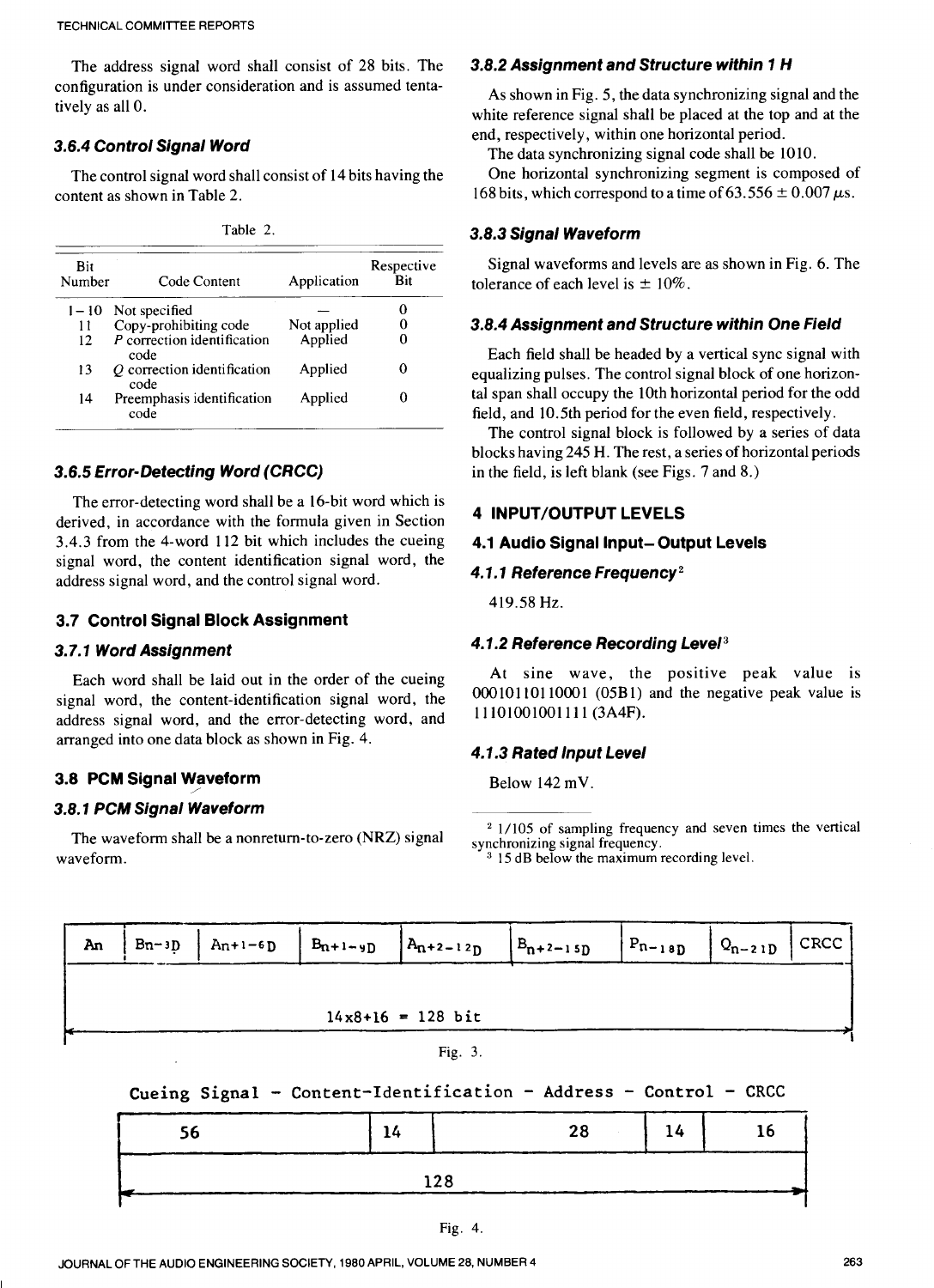# *4.1.4 Rated Output Level*

**142 mV.** 

# **4.2 PCM Signal Input- Output** *Levels*

# *4.2.1 Encoder Output Level*

**1 volt peak to peak.** 

### *4.2.2 Decoder Input Level*

**1 volt peak to peak.** 

# **ADDENDUM**

**For the time being, both the P and the Q error-correcting words shall be used.** 

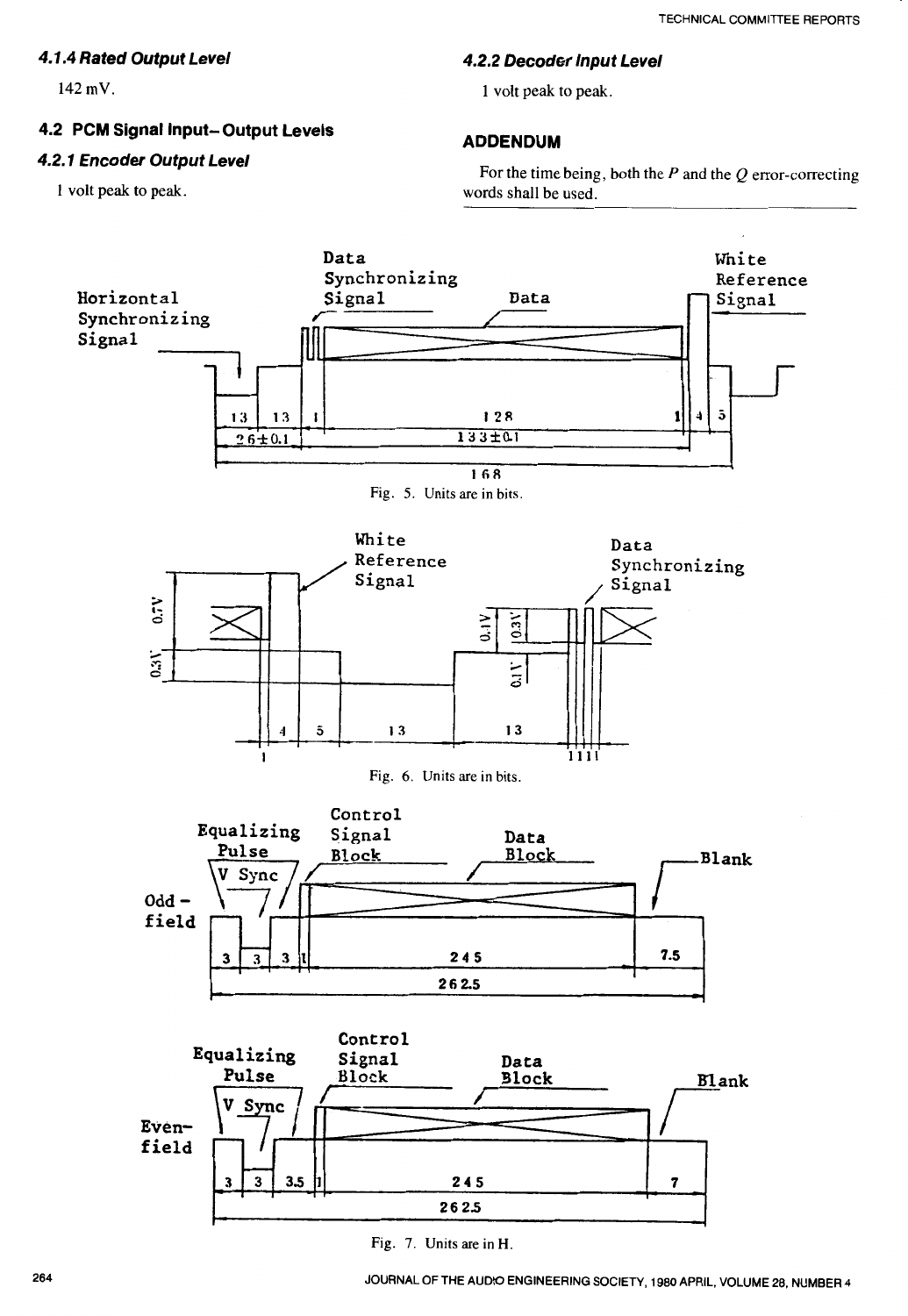

# **International Electrotechnical Commission Technical Committee 60: Recording Subcommittee 60A: Sound Recording**

### **REPORT OF SUBCOMMITTEE 60A, WORKING GROUP 15, DIGITAL AUDIO RECORDING**

*Date: 1979 October* 

#### *Place: Holiday Inn, Palo Alto, CA, USA*

Present: B. Blüthgen (West Germany); D. Browning (United Kingdom); A. Heaslett (USA); M. Kano (Japan); J. Kerstens (Netherlands); M. Kosaka (Japan); F. Larsen (Norway); L. Märtin (West Germany); G. Nathan (United Kingdom); J. Potgiesser (Netherlands); R. Siefken (USA); M. Stübbe (West Germany); A. Weisser (France); R. Youngquist (Secretary) (USA).

A series of meetings were held 1979 October 16 and 17, covering digital audio recording. The first was on professional digital audio tape recording, WG16, with Mr. Browning as the secretariat. Following this was a digital audio disk recording, WG17, meeting with Mr. Blüthgen as the secretariat, and then a domestic digital audio tape recording, WG18, meeting was held with Mr. Kosaka as the secretariat. Each of the meetings discussed the tasks of the groups and a short report on each follows.

#### **WG16, Professional Digital Audio Tape Recording**

An ad-hoc meeting of WG16 was held on the above date. The discussion was general and far reaching in an effort to establish a program for future work.

It was generally agreed that a vocabulary of the terminology is required as an aid to further discussion. The secretary agreed to collate and circulate a basic vocabulary and asked for input from members to aid this task.

The basic physical characteristics of the tape and transport interface were discussed. Present knowledge of existing and proposed systems shows that a range of physical formats exists. A questionnaire will be circulated to working group members to provide basic data and a starting point for action in this area.

Examination of existing source encoding characteristics showed that there is some common practice and that two recorders already in use and two in the development stage have the following characteristics:

- **1)** Sampling frequency: 50 kHz,
- 2) Quantization: 16-bit linear slot,
- 3) Two's complement binary code;
- **4)** No source encoding emphasis.

The sampling frequency choice was established primarily by a 20-kHz bandwidth requirement, with secondary considerations being a variable-speed facility and the possibility of practical audio-to-video format transform.

There is also a wide range of other values under discussion for these and other parameters.

From the discussions the scope of the work for the group can be proposed as follows:

1) The interface characteristics of the recording medium.

2) The digital input- output signal format of recorders.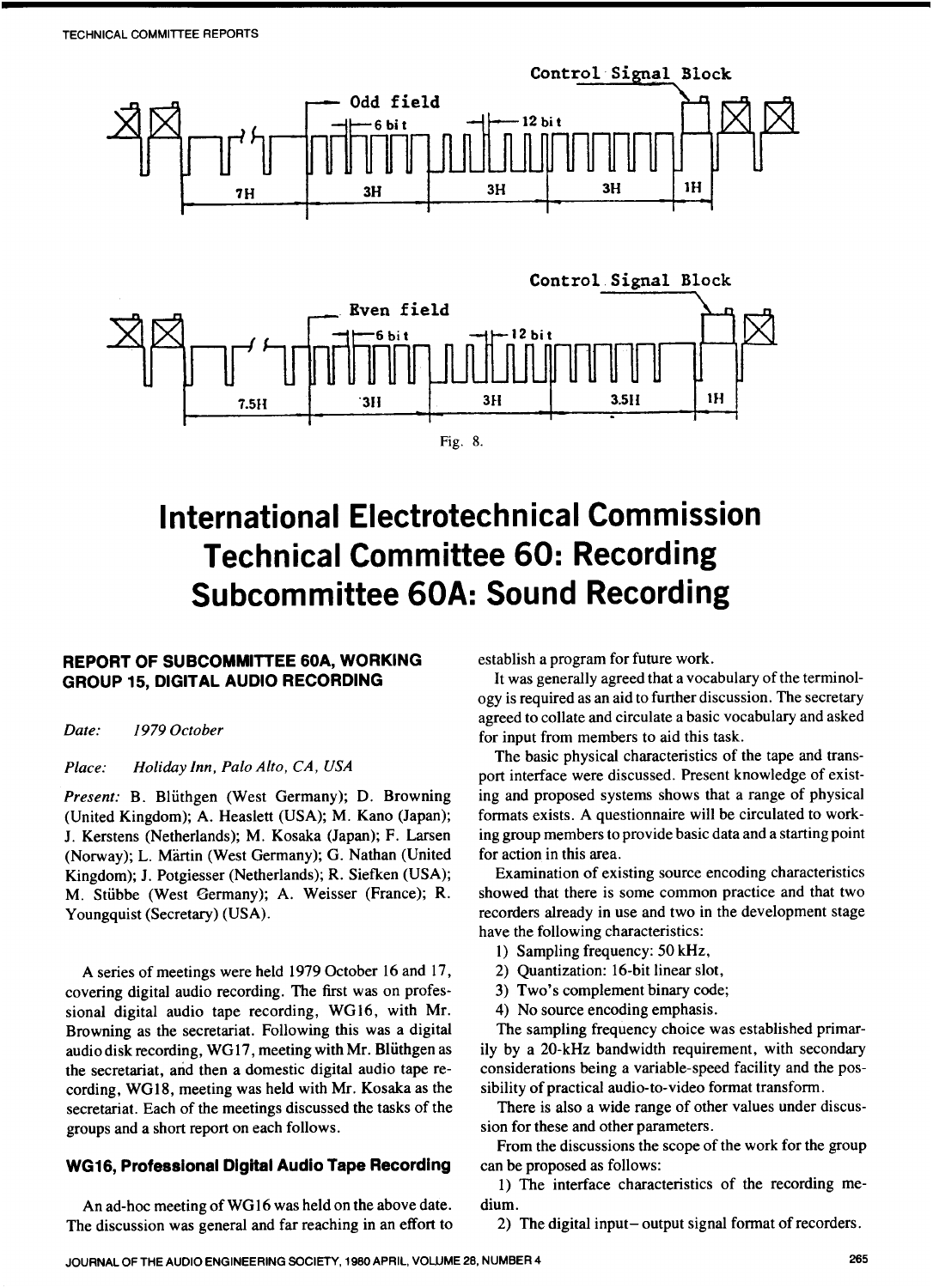3) Signal processing, which can be divided into source encoding, formatting, and channel encoding, and the equivalent inverse functions.

4) Interface characteristics for editing.

5) Methods of measurement.

#### **WG17, Digital Audio Disk Recording**

The plenary meeting of WG15 discussed four submitted documents:

1) Document SC60A, WG15 (Mr. Kosaka) 1, "Report of Digital Audio Standardization Activities in Japan" (1979 October).

2) Document SC6OA, WG15 (Mr. Kosaka) 2, "The Status of the DAD (Digital Audio Disk) Study Group Meeting" (1979 January 6).

3) Document SC6OA, WG15 (Mr. Kosaka) 3, "The Target Specification of the DAD System" (1979 October).

4) Document SC6OA, WG15 (Mr. Kosaka) 4, "Report on Digital Audio Disk Study Meeting" (1979 June).

It was stated that besides the group of Japanese manufacturers participating at the local (Japan) DAD meetings and the working group activities, four foreign manufacturers are also acting as members.

This DAD group hopes that the now established WG17 becomes the body for further evaluation of the DAD standardization activity.

Another briefly discussed item was the DAD application for broadcasters' use.

*WGl7 Scope (Draft):* The digital audio disk standard is applied to all disks and their recording as well as reproducing equipment interchange characteristics in general domestic and professional use.

*Classijication* of *Standards Applied:* 

- 1) General standard,
- 2) Professional including broadcasting applications,
- 3) Domestic application,
- 4) Signal carrier properties: a) Mechanical, b) Physical,
- 5) Signal channel format encoding,
- 6) Recording equipment interface characteristics,
- 7) Reproducing equipment interface characteristics,
- 8) Testing and measuring methods.

*Present Task:* Discussion of "general standard" related items, like sampling rate(s), number of quantization bits, number of transmission channels, play time, and disk size, by submitting proposals to WG15 derived from respective questionnaires.

In order to speed up its activity, the working group meetings are intended to be held also before the forthcoming official IEC meeting.

#### **WG18, Domestic Digital Audio Tape Recording**

In addition to the attendees listed, Mr. Herman Lia of Norway was present at this meeting.

1) Discussions were focused mainly on the following fields:

1.1) Area of discussion,

1.2) Reports and/or comments generated from delegates of each national committee,

1.3) Discussions and exchange of opinions among members on the "Domestic Digital Audio Tape Recording."

2) Summary of discussions on above-mentioned fields.

2.1) Area of discussion. Domestic digital audio tape recording would be mainly put into practice by utilizing consumer video tape recorders, and these video tape recorders are adapted to rotary magnetic heads. Consequently, the area of discussion within WG18 will mainly be limited to PCM encoder/decoders, either as processing adaptors, or units built into PCM decks.

Domestic digital audio recording using a longitudinal type video tape recorder will be in the area of WG18, but general understanding will be the future work.

The stationary-head type digital audio recorder for domestic use and the rotary-head type digital audio recorder which will come in the future may probably be treated.

2.2) Reports and/or comments of attendees of WG18. Two reports were submitted to WG18 from the Japan National Committee: SC60A WG15 (M. Kosaka)1, "Report of Digital Audio Standardization Activities in Japan," and SC60A WG15 (M. Kosaka)5, "Electronic Industries Association of Japan-Consumer Use PCM Encoder- Decoder."

Mr. M. Kosaka reported on the standardization activities taking place in Japan based on and using the above two reports.

There were questions and comments on these reports. They were mainly related to clarifying the understanding of these reports.

Mr. M. Kosaka also reported that the status of the Japanese standard covered by the above reports is tentative, but that it may become a formal standard in the future.

2.3) Discussion and exchange of opinions. The main discussions were considered to have been as follows:

a) A stationary-head recorder should be discussed in the future for domestic digital audio recording and to set up a standard format which may be independent of the TV signal format.

b) An adaptive<sup>4</sup> pre-/deemphasis can be incorporated in a domestic digital audio recording.

Following these three meetings, WG 15, Digital Audio Recording, met. This group is composed of R. Youngquist, secretariat, and D. Browning, B. Blüthgen, and M. Kosaka. They discussed its activities and defined the following tasks:

1) Coordination of all internal activities of WG16, 17, and 18. Specifically, three areas of concern arose:

a) Terminology. This will be common for all groups and overseen by WG15.

b) Measurement methods. Coordination will occur so that, when required, common methods will be used in the groups.

c) Sampling frequencies. It is evident that there are already several sampling frequencies in existence. It will be

**Varying emphasis characteristics depending on a distribution of the recording signal spectrum.**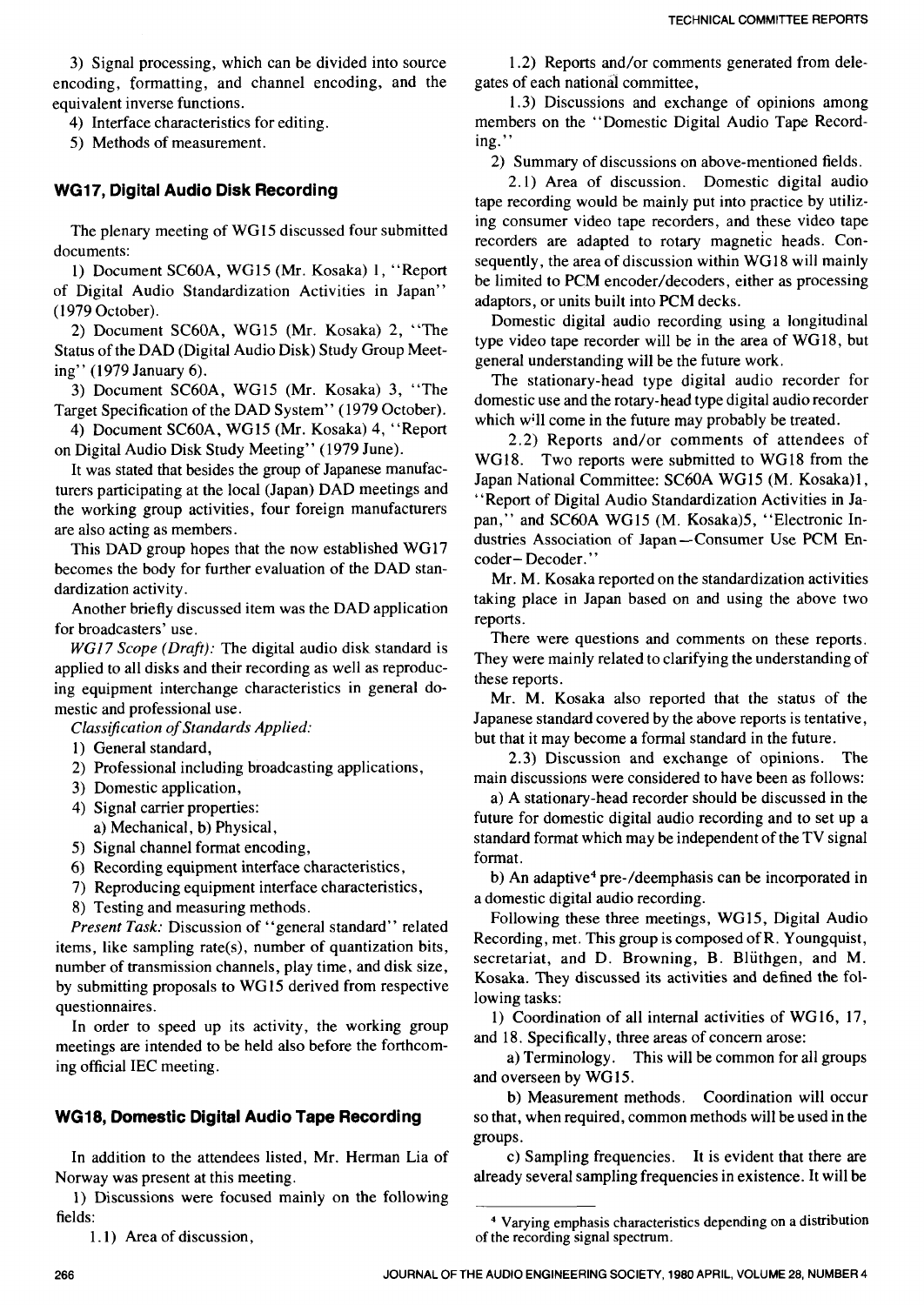necessary for WG15 to coordinate and make sure that if sampling frequency relationships are required between WG16, 17, and 18, these will occur, and that the individual groups will not go in separate directions.

2) WG15 will provide liaison as required with external groups.

3) Any documents to be submitted to SC6OA will be submitted by WGl5, even though initially generated in WG16, 17, or 18.

4) Copies of all correspondence of the individual secretariats will be supplied to the secretariat of WG15, who will provide any required information to the other secretariats.

# **Questionnaire Prior to Digital Audio Standardization**

#### **BJORN BLUTHGEN**

*Polygram, Hannover, West Germany* 

#### **General**

The economic approach to digital audio system standardization will be found only by being aware of the users' limits of analog audio perceptibility, the state of the *art*  technique, the circuitry/equipment costs, and the environmental influence, such as ambient temperature as well as electric energy interferences.

Therefore it becomes obvious that worst-case tolerance limits of already known system characteristics must be specified carefully, especially as one element in the system chain may strongly influence corresponding other ones.

The following text aims at contributing to the above by raising questions which have not yet been clearly answered concerning software-related aspects regarding elements involved, such as filter, analog-to-digital converter, error correction, and data reduction methods.

#### **Filter (F)**

The input low-pass filter must be designed for the attenuation of audio signal spectral components and for spectral components created by different sampling rate energy above the human audio bandwidth. The output low-pass filter attenuates aliasing components. An aperture correction filter is required for the sample and hold circuit passband equalization. Pre-/deemphasis filters may sometimes be advantageous for some applications.

#### **Questions**

**I** 

**F1)** Who investigates and reports on the mandatory reasons for the upper bandwidth limit for the analog program production chain '(20 kHz), compared to the fundamental requirements of forthcoming digital production techniques? **It** is claimed that digital techniques eliminate quality degradation per processing stage with respect to phase distortion, compared with today's analog circuitry chain elements. Such an investigation should include common mixing, equalization and editing procedures.

**F2) Is** it feasible for either economic, technical, or marketing reasons to consider a prerecorded program band-

width not exceeding 15 kHz when the international communication network agrees upon 32 kHz as its audio signal sampling frequency? The industry might be blamed later on for wasting playing time, carrier material, and so on, when it will be found by the customer that there is no audible difference compared to the same program material sampled at higher rates.

The expense for necessary filter techniques should thus, as far as possible, remain on the professional side to obtain simple playback equipment circuitry.

**F3)** Which guard bandwidth and stopband attenuation is *practically* (environmental and audible perception related) required for the input-output filter design for 15 kHz and 20 kHz as Nyquist frequencies?

**F3a)** Do we expect other applications with diverging demands?

**F3b)** Can we accept suppressing particular environmental or application-depending interference frequencies by additional components in order to simplify standard equipment?

**F3c)** What are the tolerances for the input- output lowpass filter ripple (separate/total)?

F3d) Which phase distortion (separate/total) is acceptable for 15/20-kHz filter types?

F3e) What can/should be filtered in the digital domain and where?

**F3f)** Which digital filtering reduces cost or circuit complexity?

**F3g)** Do we expect new PCM decoding methods requiring less expense?

#### **Sampling Frequency (SF)**

respect to their application fields: The choice of sampling frequencies must be seen with

a) Broadcasting/communication networks with 32,

b) Video: PAL, SECAM, and NTSC compatibility (44.056/50.4 kHz),

c) Film: 24-Hz frame resolution,

d) Consumer: fidelity, material cost, and playing time.

It is not believed that only one standard frequency will be agreed upon. But more than two sampling frequencies will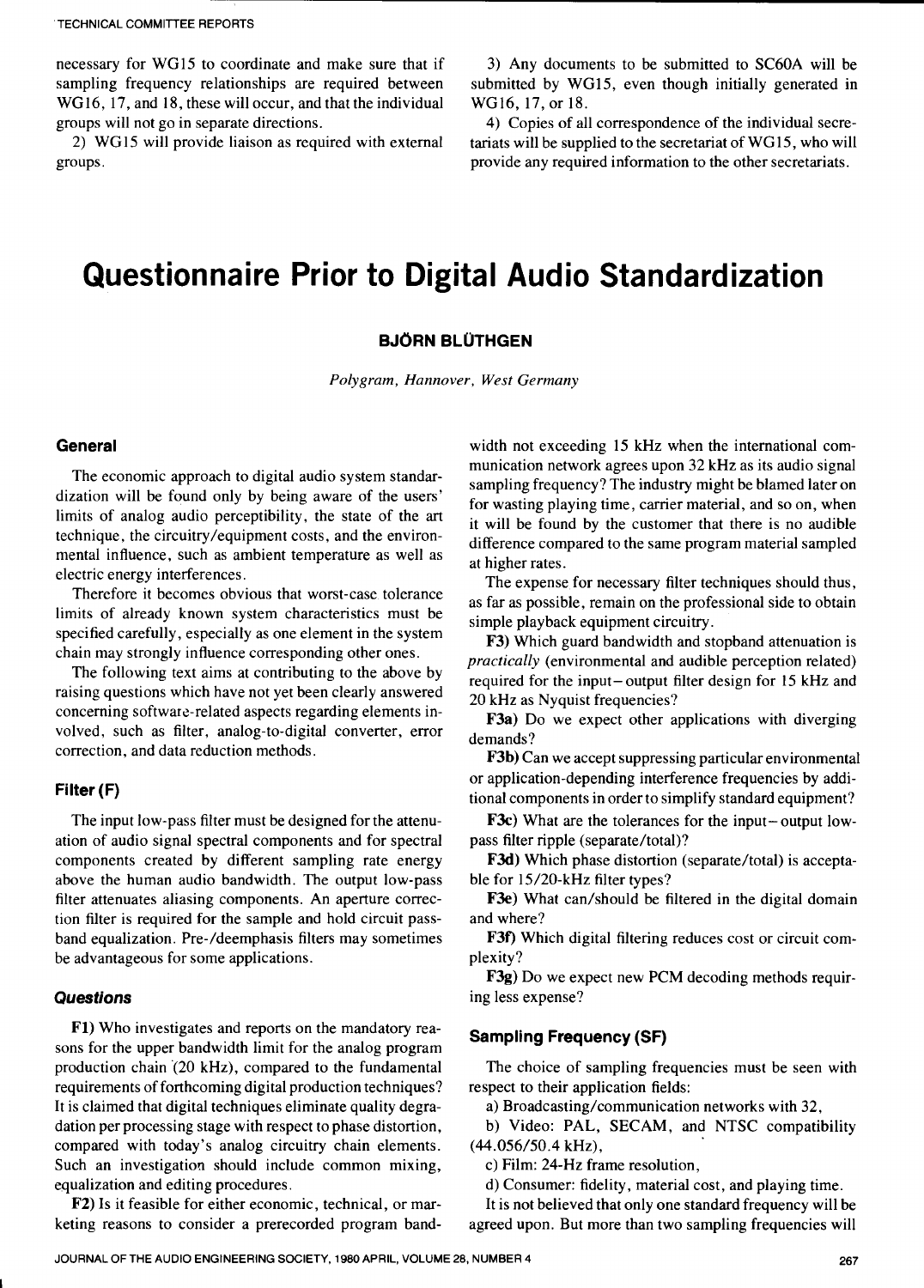create complex problems for transcoding equipment and filter circuitry of interconnected recorder and mixer (aliasing frequency suppression and operational problems, such as black-box handling) for the studio operator with diverging sampling rates feeding a mixer.

Real-time sampling rate conversion *fx/fy* in the digital domain, such as interpolation by an integer ratio  $M$  and decimation by an integer ratio  $N$ , does not result in a significant hardware cost difference if the number of filter coefficients necessary is not too large. Specially designed VLSIS are already available and reported to become more adapted to filter techniques.

This gives some freedom in the choice of appropriate frequencies. Up to now three sampling frequencies are of major concern:

a) 32 kHz for international communication network,

b) 44.056/44.1 kHz for VTR equipment.

NOTE: 44.1 kHz could be accepted as the nominal standard, while NTSC applications require 44.056 kHz (difference  $0.1\%$ ), which can easily be accomplished by external equipment synchronization without any audible effects.

c) The European broadcasting corporations as well as the German phonographic industry do not believe in mandatory relations between the choice of a professional sampling frequency and  $\nabla$ TR equipment. Longitudinal magnetic recorder types, successfully demonstrated by the thin-film head (Matsushita) or in LVR methods (BASF), may succeed the VTR period. Appropriate professionally recorded audio program transcoding from, for example, 48 kHz into any professional video/film rate-related frequency is not believed to be a technical drawback for those applications where it is really necessary.

Thus 48 kHz might be seen as the wrong frequency, only if unnecessary data samples produced by this frequency waste tape, playing time, and so on.

When economic filter design cannot be taken as the major reason for a 20/48-kHz digital audio system, the benefits of a 44-kHz choice become also evident with respect to the transcoder frequency ratio of  $32/44 = 8/11$ .

### *Questions*

**SF1)** Since serious reports on audible bandwidth investigations have found 15 kHz to be sufficient for audiophile experts, and since practical realizations on 44.056-kHz sampled material proved to be excellent, what are the drawbacks for an agreement upon 44.1/44.056 kHz as the professional standard frequency?

**SF2)** Do we expect any audible limitation, and on which application, when processing  $\sim$  44-kHz recorded program application, when processing  $\sim$  44-kHz recorded program material at speed/sampling rate variations (20  $\rightarrow$  15 kHz) down to  $-27\%$ ?

**SF3)** Is everybody aware that effects (such as pitch adjustments) easily established in the analog domain, when performed digitally require sophisticated frequency conversion?

**SF4)** What are the detailed specific applications for transcoders? Or,

**SF5)** Where are the economic and/or practical transcoder insert locations, and how many will be required?

**SF6)** What are the hardware aspects involved for required filter type realization?

## **Quantization (Q)**

Basic system specifications with respect to noise/distortion are determined by the choice of the element numbers per sample word. Additional noise caused by physical conversion limitations and tolerances involved during the analog-to-digital and digital-to-analog processing also contributes to the noise figure measured at the system end. Therefore a total state-of-the-art Codec circuitry must always be considered for all perception tests evaluating standard figures.

### *Questions*

**Q1)** Which measuring method results in equal perceptible signal-to-noise ratio figures measured on digital equipment compared to common analog-related methods?

**Q2**) What are the practical measured (for method see Q1) differences in noise/distortion figures of existing common 14- and 16-bit Codec realizations in a specified ambient temperature range?

**Q3)** Are 14-bit element words sufficient also for reverberant program decay monitored at  $\sim$  90 dB sound pressure level and equal system noise floor?

**44)** Which benefit is really achieved by a common 16-bit PCM system featuring relatively high practical dynamic inaccuracy, compared to 14-bit PCM systems with narrow tolerances?

**Q5)** What are the effects of analog-to-digital converter circuit peak overload?

**Q6)** Which present type of peak overload is perceptible, as well as that in the digital domain for professional and/or commercial applications?

**47)** How are adequate (see Q5 and Q6) peak-level indicator characteristics to be defined?

**Q8)** Which static and/or dynamic reference level definition can be proposed for a standard?

**Q9)** What are the (dis)advantages of pre-/deemphasis application, especially on 14-bit PCM systems?

## **Error Concealment (EC)**

A 100% correction method available for first-order error probability will be mandatory for most applications. Excessive cumulative errors of less distribution probability must be concealed by other methods in order to reduce redundant data transmission if sample word interleaving by specific channel encoding methods is not sufficient.

## *Questions*

**EC1)** How many random erroneous sample words can be replaced by last/first correct word value interpolation with respect to special selected program material and perception?

**EC2)** How many random erroneous sampie words can be replaced by equal last correct sample word values with respect to special selected program material and percep